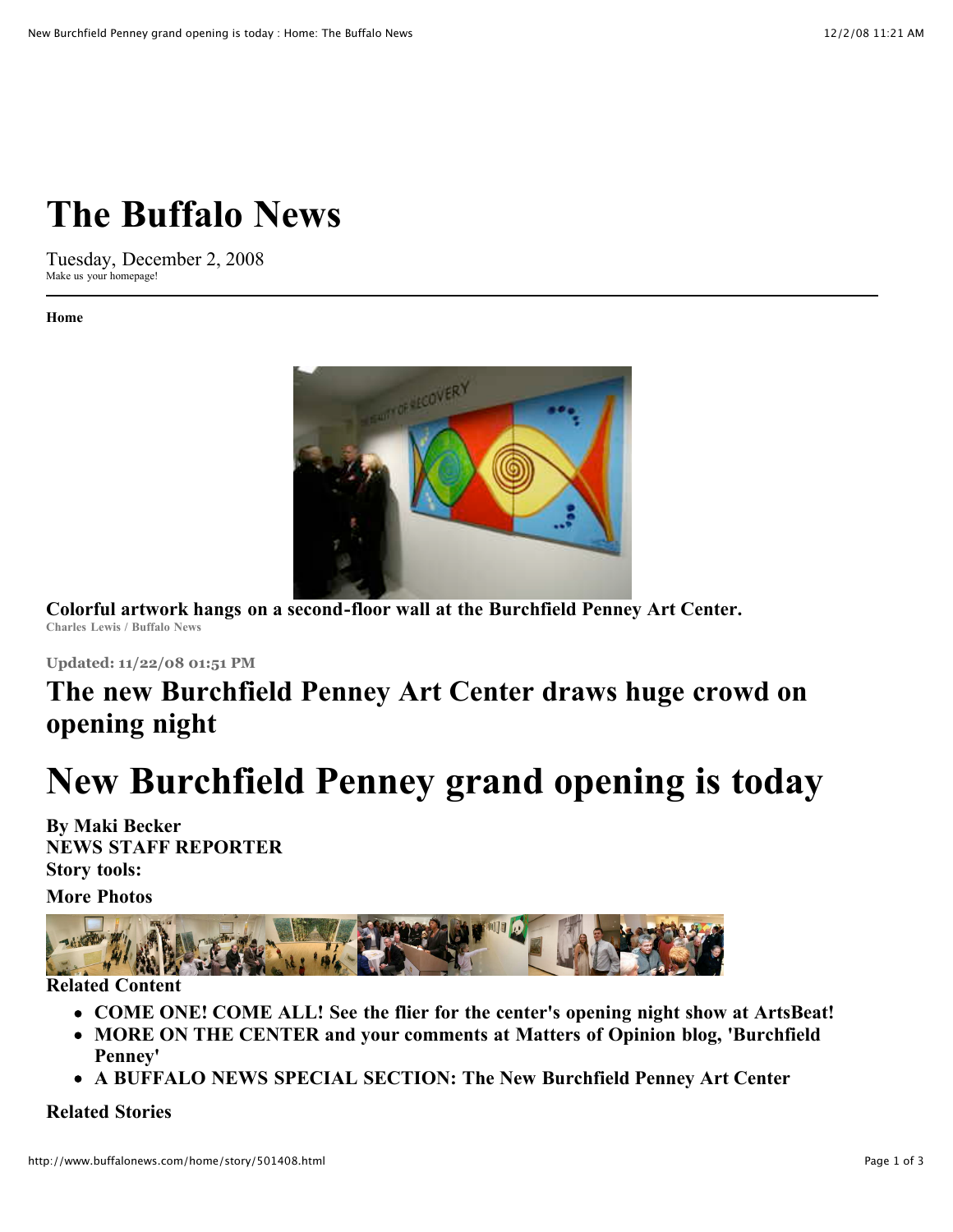- **[Buffalo's new masterpiece](http://www.buffalonews.com/500/story/493621.html)**
- **[Mission accomplished](http://www.buffalonews.com/500/story/493619.html)**
- **[A design full of surprises](http://www.buffalonews.com/500/story/493622.html)**
- **[Small beginnings, big dreams](http://www.buffalonews.com/500/story/493617.html)**
- **[Buffalo gains a museum](http://www.buffalonews.com/149/story/495023.html)**
- **[Burchfield: A perfectionist](http://www.buffalonews.com/500/story/493695.html)**

**Share this story:**

**b** Buzz up!

### **T** MY YAHOO!

**C** SHARE

**The first new museum to be built in Buffalo in over a century has opened its doors to the public.**

**The Burchfield Penney Art Center — a \$33 million museum devoted to showcasing the work of Western New York artists — celebrated its opening Friday night with a jam-packed, members-only preview. This morning, the museum on the grounds of Buffalo State College kicks off its grand opening with a 31- hour celebration.**

**Friday night, members and donors came by the hundreds — jamming traffic on Elmwood Avenue as if they were headed to a hockey game.**

**Many had kept tabs on the progress of the new art center over the two years of construction. Some had gnawing concerns about how the monolithic and gray swathlike building would fit in with the architectural landscape of the Buffalo State campus, as well as Albright-Knox Art Gallery across the street, with its funky juxtaposition of neoclassical and ultramodern compartments.**

**But the Burchfield members seemed awestruck as they stepped from the bitter cold night into the bright, inviting 84,000-square-foot structure composed of an array of gallery spaces leading from one room to the next.**

**"I think it's a triumph, an absolute triumph for Buffalo — a brand-new museum with a whole new concept of what an art museum should look like inside," said Peter Dow of Buffalo, as he admired one of the museum's cavernous gallery rooms, with his wife, Mimi. ". . . I think it's a defining moment for the arts in Western New York."**

**Dr. Elaine Megna, who teaches at the Educational Opportunity Center, was highly impressed, as well.**

**"It reminds me of the Metropolitan," she said, as in the world-famous Metropolitan Museum of Art in New York City.**

**The art center got its start nearly 42 years ago when Buffalo State College professor Edna M. Lindemann opened a small gallery in the former library of the school's Rockwell Hall. It was dedicated exclusively to displaying the works of Buffalo watercolorist Charles E. Burchfield.**

**The collection got a huge boost in 1991 and in 1994, when Lockport art collector Charles R. Penney donated a large number of works, including many Burchfields. Over the last few years, the art center has expanded to include the works of more Western New York artists.**

**David Derner, a Buffalo-based sculptor, said he is thrilled at the prospect of someday being able to show his work in the museum.**

**"As a Western New York artist myself, having a world-class museum with a mission to promote area artists — it really excites me to have someplace you can work toward and maybe have your work shown here."**